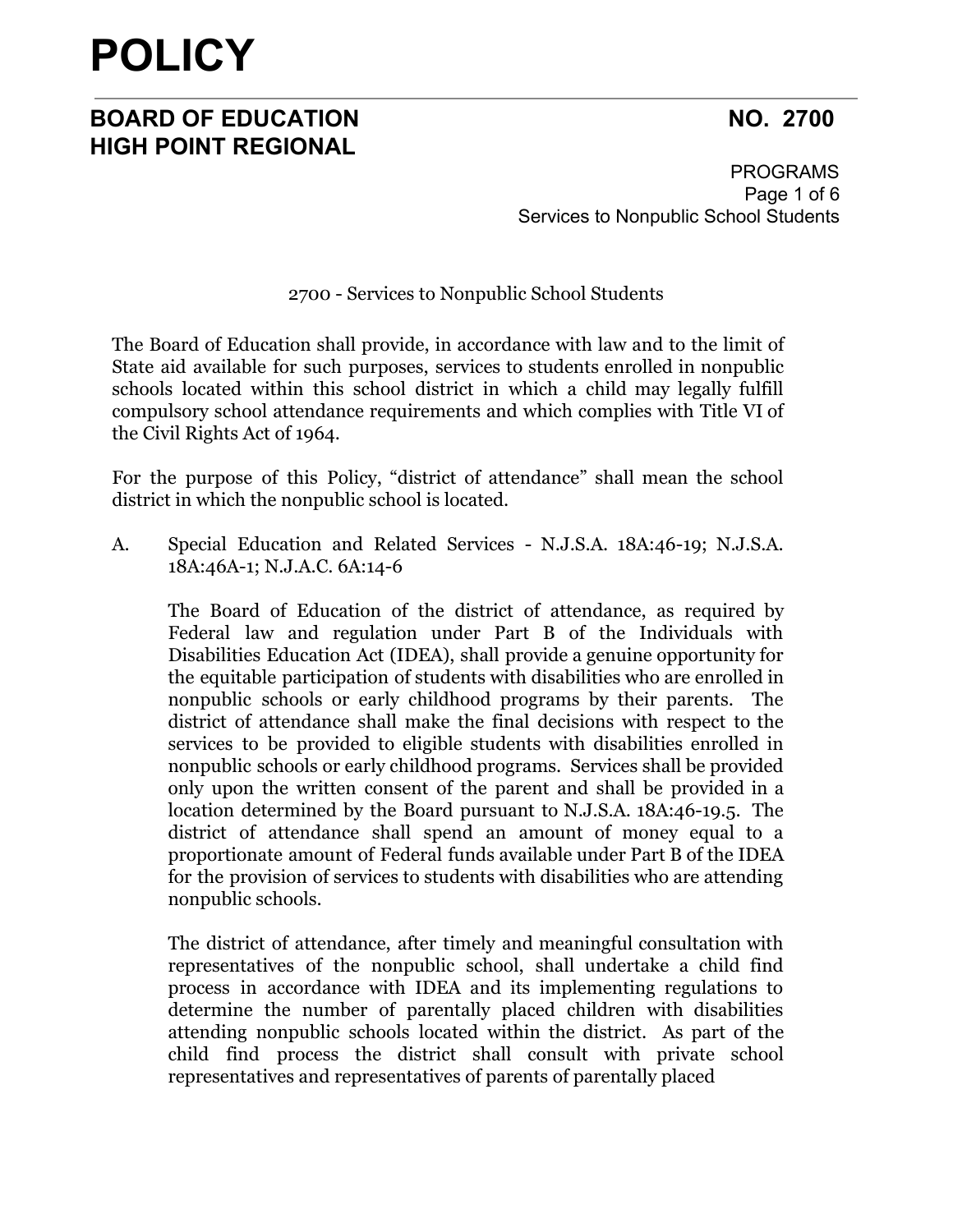### **BOARD OF EDUCATION NO. 2700 HIGH POINT REGIONAL**

PROGRAMS Page 2 of 6 Services to Nonpublic School Students

nonpublic school children with disabilities in the design and development of special education and related services for such children in accordance with N.J.A.C. 6A:14-6.1(c)1. Furthermore, services may be provided by district personnel or through contracts with individuals, approved clinics, or agencies. In addition, services provided shall be secular, neutral, and non-ideological. Those procedural safeguards available to nonpublic school students with disabilities and their parents as specified by Federal law and rules under Part B of the IDEA shall apply in accordance with N.J.A.C. 6A:14-6.1(e).

If a nonpublic school student with a disability will receive special education or related services from the district, the district shall initiate and conduct meetings according to N.J.A.C.  $6A:14-2.3(k)$  to develop, review, and revise a service plan for the student and ensure a representative of the nonpublic school or early childhood program attends each meeting pursuant to N.J.A.C. 6A:14-6.1(f)2.

The Board shall provide for the services of a certified speech-language specialist for each child attending a nonpublic school located in the school district and classified pursuant to N.J.S.A. 18A:46-8 as requiring the services of a certified speech-language specialist. Services for children enrolled in nonpublic schools shall be provided only upon the consent of the parent or guardian and shall be provided in a location determined by the Board pursuant to rules and regulations of the State Board of Education. The Board shall provide for such transportation and maintenance and the cost shall be paid from State aid received by the district in accordance with N.J.S.A. 18A:46-19.6. Contracts for speech correction services shall be in accordance with N.J.S.A. 18A:46-19.7. Costs and provisions for speech correction services shall be managed in accordance with N.J.S.A. 18A:46-19.7 and N.J.S.A. 18A:46-19.8.

The Board shall provide for the receipt of auxiliary services by children between the ages of five and twenty residing in the State and enrolled full-time in a nonpublic school located in the district in accordance with N.J.S.A. 18A:46A-3. Auxiliary services shall mean compensatory education services for the improvement of students' communication skills; supportive services acquiring communication proficiency in the English language for children of limited English-speaking ability; and home instruction services. Services for children enrolled in nonpublic schools shall be provided only upon the consent of the parent and in a location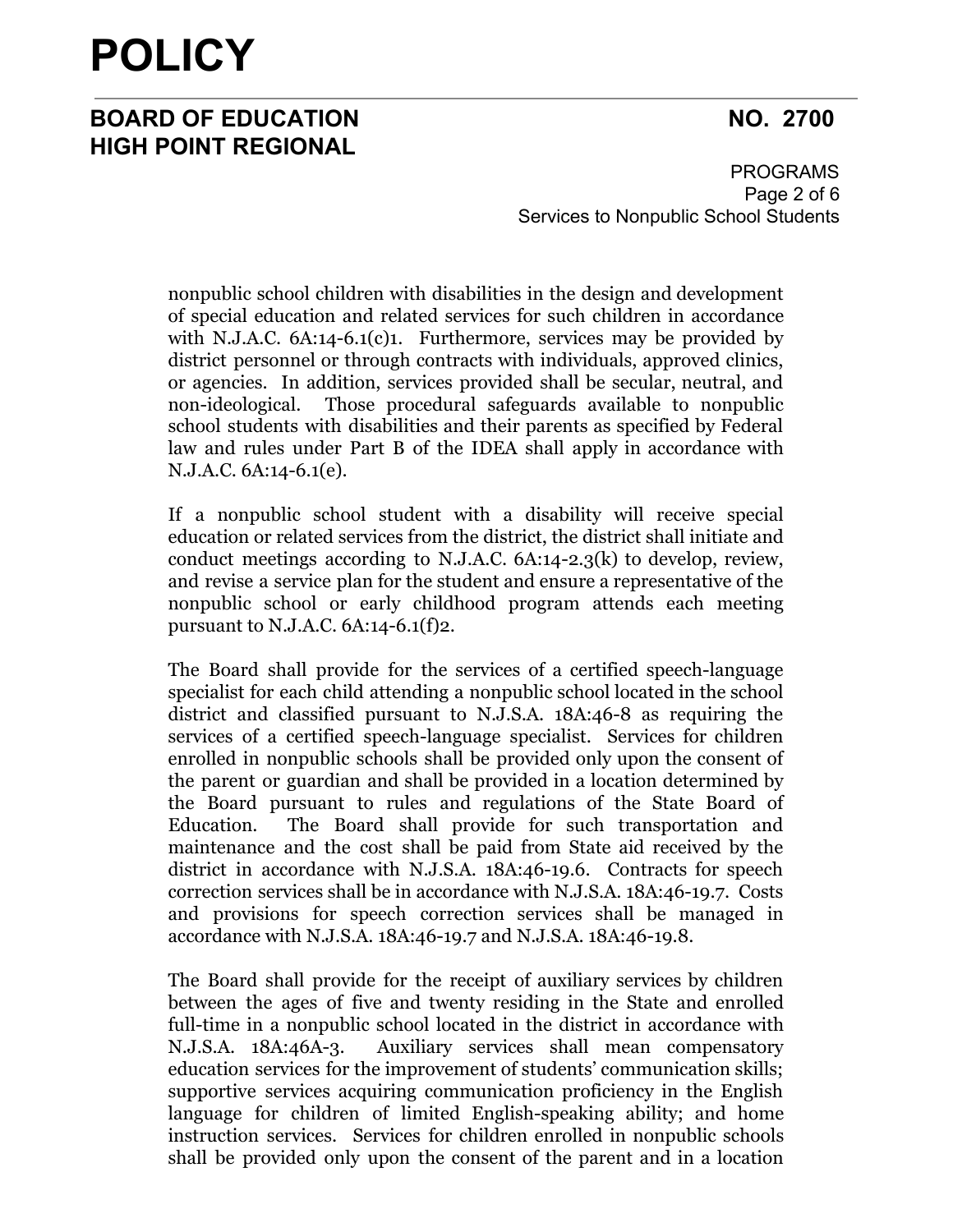### **BOARD OF EDUCATION NO. 2700 HIGH POINT REGIONAL**

PROGRAMS Page 3 of 6 Services to Nonpublic School Students

determined by the Board pursuant to rules and regulations of the State Board of Education. The cost of transportation for auxiliary services shall be managed in accordance with N.J.S.A. 18A:46A-6. Contracts for auxiliary services shall be managed in accordance with N.J.S.A. 18A:46A-7. Cost limitations for auxiliary services shall be managed in accordance with N.J.S.A. 18A:46A-8. Calculation of the costs by the Commissioner shall be managed in accordance with N.J.S.A 18A:46A-9.

#### B. Health Services - N.J.S.A. 18A:40-23 through 31; N.J.A.C. 6A:16-2.5

The Board shall provide nursing services for students who are enrolled full-time in a nonpublic school located in their district pursuant to N.J.S.A. 18A:40-23. The services shall include assistance with medical examinations; including dental screening, conducting screening of hearing examinations, the maintenance of student health records, and notification of local or county health officials of any student who has not been properly immunized; and conducting examinations of students between the ages of ten and eighteen for the condition known as scoliosis. The Board shall adopt written policies and procedures extending the emergency care provided to public school students to those students who are enrolled full-time in the nonpublic school or are injured or become ill at school or during participation on a school team or squad in accordance with N.J.A.C. 6A:16-2.5(b).

Nursing services funded by the Board pursuant to N.J.S.A. 18A:40-23 et seq. shall be provided by a registered nurse licensed by the New Jersey State Board of Nursing who is an employee of the school district or a third-party contractor or is an independent contractor. The Board shall either employ a qualified independent contractor to provide nursing services or shall contract, pursuant to N.J.S.A. 18A:40-28, with other district Boards of Education or with a public or private agency approved by the Commissioner to provide nursing services, pursuant to N.J.A.C. 6A:14-5.2. Prior to any change in the provision of nursing services, the Board shall provide timely and meaningful consultation with appropriate nonpublic school representatives, including parents, pursuant to N.J.S.A. 18A:40-28.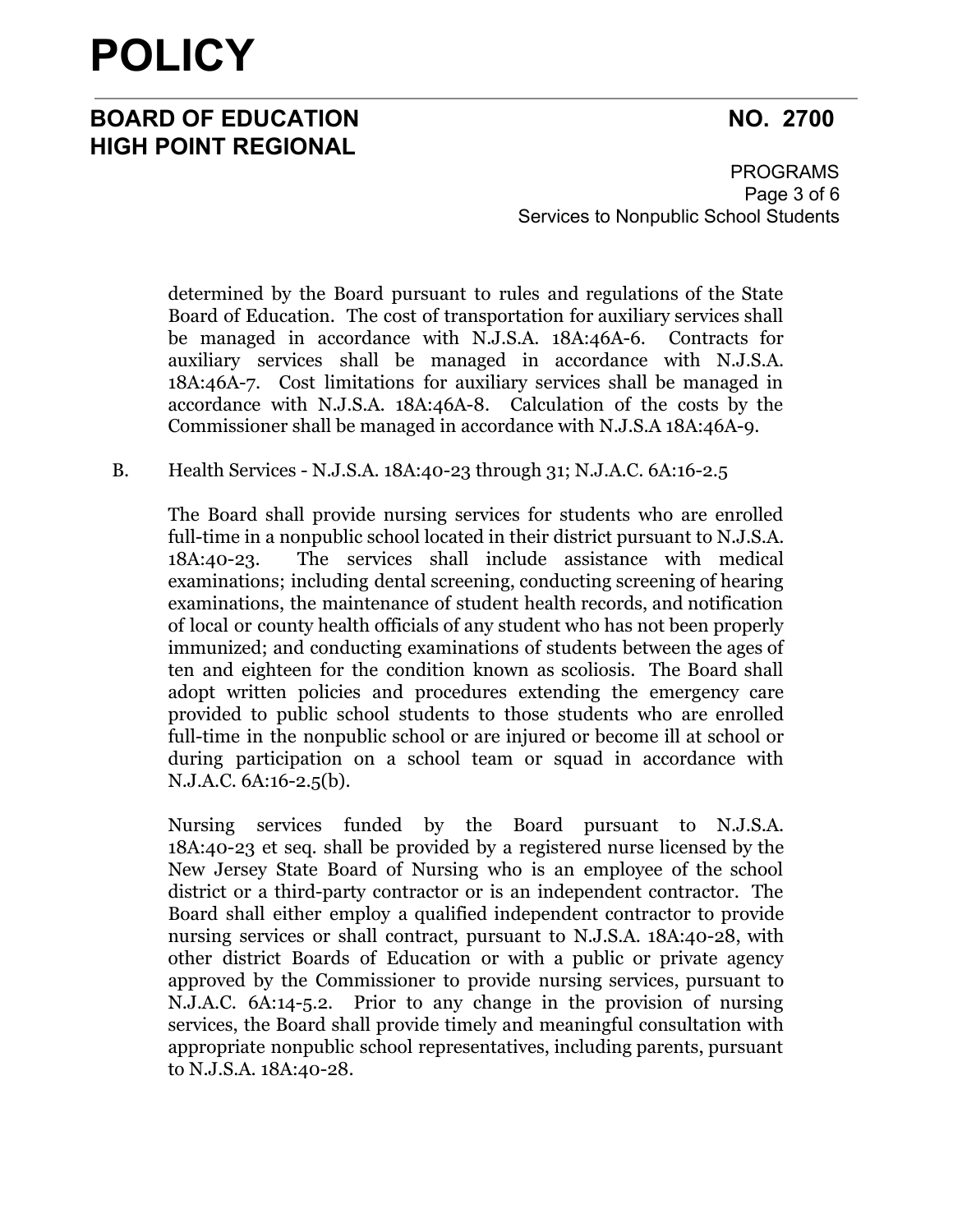### **BOARD OF EDUCATION NO. 2700 HIGH POINT REGIONAL**

PROGRAMS Page 4 of 6 Services to Nonpublic School Students

The nursing services provided to nonpublic school students shall not include instructional services in accordance with N.J.A.C. 6A:16-2.5(f). A nonpublic school may decline nursing services required or permitted by submitting to the district of attendance notification in accordance with N.J.A.C. 6A:16-2.5(g). A student who is enrolled in a nonpublic school and whose parent objects to the student receiving any service provided under N.J.A.C. 6A:16-2.5 shall not be compelled to receive the service except for a physical or medical examination to determine whether the student is ill or infected with a communicable disease pursuant to N.J.S.A. 18A:40-30.

The Board of Education shall provide health services based upon the following: the funding for services shall be based upon the nonpublic school enrollment on the last school day prior to October 16 of the preceding school year; a report provided to the New Jersey Department of Education (NJDOE) by the district of attendance or nonpublic school that includes the nonpublic school enrollment on the last school day prior to October 16 of the preceding school year; and the funds expended by the district of attendance for administrative costs shall be limited to the actual costs or six percent of the funds allocated annually for each participating nonpublic school, whichever is less. Administrative costs shall include, but not be limited to, the costs related to the district of attendance annual consultation, bidding, program and contract management, and oversight and quality control.

The Superintendent or designee of the district of attendance in which a nonpublic school is located shall confer annually with the administrator of the nonpublic school for the following purposes: to advise the nonpublic school of the amount of funds allocated to it by the NJDOE for the provision of health services for full-time students enrolled in the nonpublic school; to agree on the basic health services that shall be provided; the additional medical services, equipment, or supplies that may be provided as set forth in N.J.S.A. [18A:40-23](https://advance.lexis.com/document/?pdmfid=1000516&crid=ade818a4-e3b3-4031-a37e-03b340d5261a&pddocfullpath=%2Fshared%2Fdocument%2Fadministrative-codes%2Furn%3AcontentItem%3A5NNT-TPJ0-00BY-K4M3-00000-00&pdtocnodeidentifier=AAJAAVAADAAF&ecomp=28htkkk&prid=f64895db-a191-402e-b7af-d2be4c0a88a6) et seq.; to discuss the criteria to be used in the selection of a nursing service provider by the district of attendance for the nonpublic school; and to ascertain the level of satisfaction of the nonpublic school with the current nursing service provider. If the Superintendent or designee and the nonpublic school administrator cannot reach agreement regarding the health services and additional medical services to be provided, the County Office of Education shall provide assistance; to assure that a description of the provision of nursing services is reflected in the nursing services plan of the district of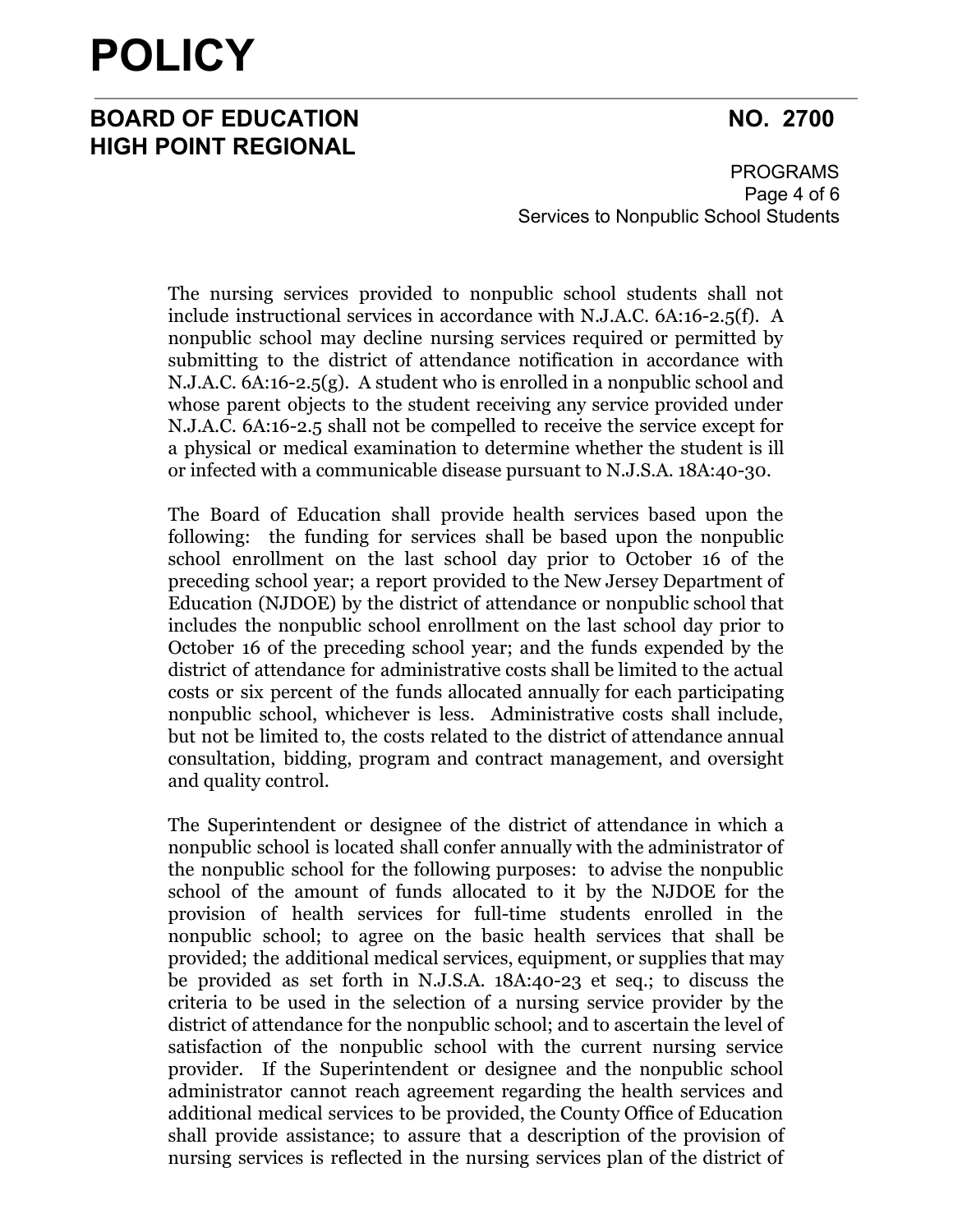### **BOARD OF EDUCATION NO. 2700 HIGH POINT REGIONAL**

PROGRAMS Page 5 of 6 Services to Nonpublic School Students

attendance; and to ensure nonpublic school students in the district of attendance who are knowingly without medical coverage have access to the New Jersey FamilyCare program and to make information accessible regarding the program to the nonpublic school students, pursuant to N.J.S.A. 18A:40-34. The Superintendent or designee must submit a report to the Executive County Superintendent on or before October 1 annually in accordance with N.J.A.C.  $6A:16-2.5(k)$ .

C. Textbook Aid to Public and Nonpublic Schools - N.J.S.A. 18A:58-37 et seq.; N.J.A.C. 6A:23A-20 et seq.

N.J.S.A. 18A:58-37.3 requires the Board in which a nonpublic school is located to purchase and to loan, without charge, upon individual requests, textbooks to students in the nonpublic school or schools located within the district of attendance when such students are residents of the State. The Board shall not be required to expend funds for the purchase and loan of textbooks in excess of the amounts provided in State aid. Students who are enrolled in a nonpublic school whose parents do not maintain a residence in this State are not eligible to receive such textbooks. Students who are enrolled in a nonpublic school whose tuition is paid by the district of attendance are not eligible to receive such textbooks. The Board shall distribute to all students on an equitable basis existing book stocks and newly purchased textbooks purchased pursuant to N.J.S.A. 18A:58-37.1 et seq. The Board shall not discriminate against students in either public or nonpublic schools.

An individual written request for the loan of textbooks shall be signed by the parent(s) of nonpublic school students and shall be submitted directly to the Board of the district of attendance or may be forwarded collectively by the nonpublic school. Requests must be received by the Board by March 1 preceding the school year. All individual requests must be made in accordance with N.J.A.C. 6A:23A-20.3.

In accordance with N.J.A.C. 6A:23A-20.4, all textbooks purchased under the provisions of N.J.S.A. 18A:58-37.1 et seq. shall remain the property of the district which shall indicate such ownership in each book by a label. The Board shall be responsible for the receipt of the textbooks from the vendor and inventory of such textbooks. The Board may require that the textbooks be returned to the district at the end of the school year or may enter into agreements with the nonpublic schools to store such books. In